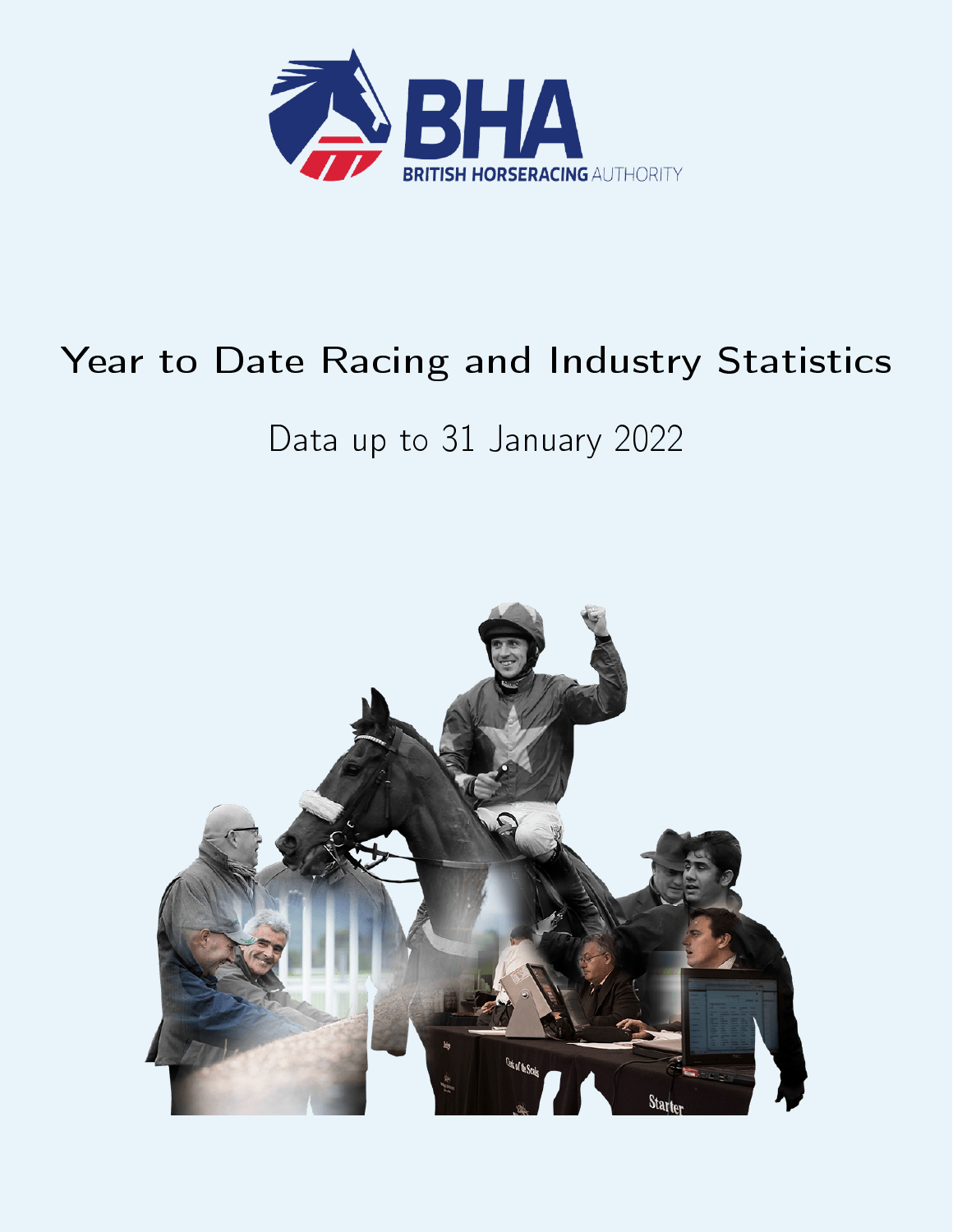# YTD Fixtures

`Mixed' Fixtures are recategorised as `Flat'.

### Fixtures Programmed

| Code     | 2018         | 2019           | 2020           | 2021           | 2022           |
|----------|--------------|----------------|----------------|----------------|----------------|
| Flat AWT | 46 (40 7%)   | 46 $(40.4\%)$  | 48 (43.2%)     | 44 (41 5%)     | 48 (45 7%)     |
| Jump     | 67(593%)     | 68(596%)       | 63(568%)       | 62(585%)       | 57 (54.3%)     |
| Total    | 113 (100.0%) | $114(100.0\%)$ | $111(100.0\%)$ | $106(100.0\%)$ | $105(100.0\%)$ |

#### Fixtures Ran

| Code         | 2018           | 2019           | 2020           | 2021          | 2022           |
|--------------|----------------|----------------|----------------|---------------|----------------|
| Flat AWT     | 47 (46 1 %)    | 46 (44 7%)     | 48 (46.2%)     | 48 (57.1%)    | 48 (45 7%)     |
| Jump         | 55 (53.9%)     | 57(553%)       | $56(538\%)$    | $36(42.9\%)$  | $57(543\%)$    |
| <b>Total</b> | $102(100.0\%)$ | $103(100.0\%)$ | $104(100.0\%)$ | $84(100.0\%)$ | $105(100.0\%)$ |

### Abandoned & Additional Fixtures

An abandoned fixture is defined as a fixture in the original fixture list that was not run. A fixture switching surface is not considered an abandonment but switching code would be considered an abandonment.

An additional fixture is defined as a fixture that was ran but not included in the original fixture list. A fixture switching surface is not considered an additional fixture but switching code would be considered an additional.

| Abandonments 2018 2019 |  | $-2020$ | $12021$ 2022 | <b>Additionals 2018 2020</b> |  | $\blacksquare$ 2021 | 2022 |
|------------------------|--|---------|--------------|------------------------------|--|---------------------|------|
| Jump                   |  |         |              | Flat AWT                     |  |                     |      |
| <b>Total</b>           |  |         |              | Jump                         |  |                     |      |
|                        |  |         |              | Total                        |  |                     |      |

### Going

The going for the last turf race at each fixture.

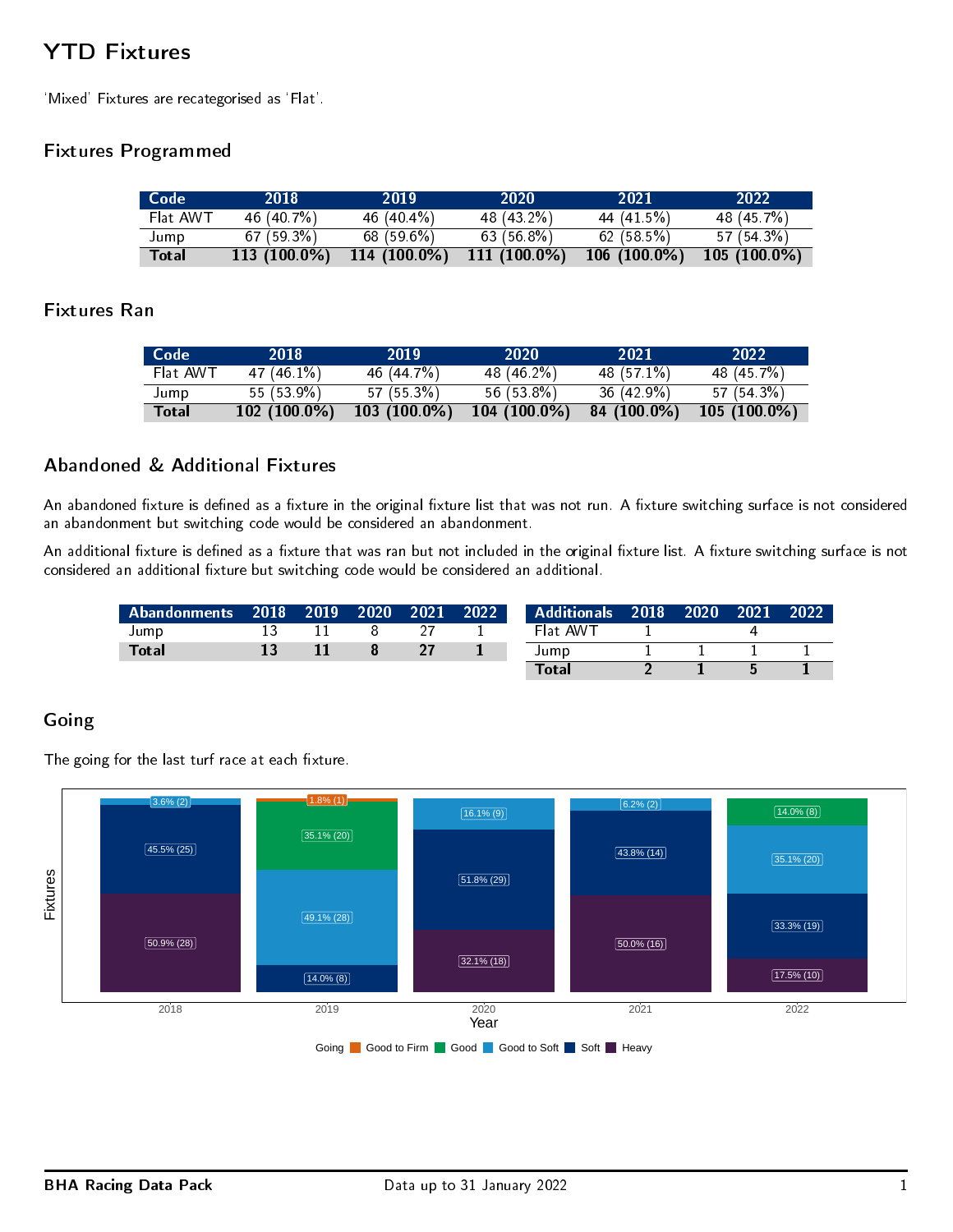# YTD Races

### Races Ran

| <b>RaceType</b> | 2018         | 2019         | 2020          | 2021         | 2022         |
|-----------------|--------------|--------------|---------------|--------------|--------------|
| Flat AWT        | 327(475%)    | 328 (46.9%)  | 351 (48.0%)   | 369 (58.8%)  | 353 (47.1%)  |
| Chase           | 133 (19.3%)  | 136 (19.4%)  | 136 (18.6%)   | 81 (12.9%)   | 151 (20 2%)  |
| Hurdle          | 198 (28 7%)  | 209(299%)    | $215(29.4\%)$ | 128 (20.4%)  | 214(286%)    |
| NHF.            | $26(3.8\%)$  | $24(3.4\%)$  | $25(3.4\%)$   | 49 (7.8%)    | 28(3.7%)     |
| Hunter          | $5(0.7\%)$   | $3(0.4\%)$   | $4(0.5\%)$    | $1(0.2\%)$   | $3(0.4\%)$   |
| <b>Total</b>    | 689 (100.0%) | 700 (100.0%) | 731 (100.0%)  | 628 (100.0%) | 749 (100.0%) |

### Entries, Declarations, Eliminations & Non Runners



### Race Values

Total Race Values are shown as  $£$  000s.

| Metric/Code   | 2018     | $20\overline{19}$ | 2020     | 2021                 | 2022      |
|---------------|----------|-------------------|----------|----------------------|-----------|
| <b>Total</b>  | £7,734   | £7,704            | £7,590   | £ 5,558              | £10,091   |
| Flat AWT      | £ 2,657  | £ $2,750$         | £2,680   | £2,596               | £3,096    |
| Jump          | £ 5,077  | £4.954            | £4.910   | £ 2,962              | £ 6,995   |
| Average       | £ 11,224 | £ 11,005          | £ 10,383 | £ 8,850              | £ 13,473  |
| Flat AWT      | £ 8,125  | £ 8,385           | £7,636   | £7,036               | £ 8,770   |
| Jump          | £ 14.024 | £ 13,316          | f12.921  | f11,435              | £ 17,665  |
| <b>Median</b> | £7,399   | f7,431            | £ 6,900  | £ 6,035              | £ 8,600   |
| Flat AWT      | £6,569   | £ $6,721$         | £6,188   | £5,593               | £ $7,100$ |
| Jump          | £ 8,310  | £7845             | f7,733   | $\overline{£ 7,273}$ | £10,750   |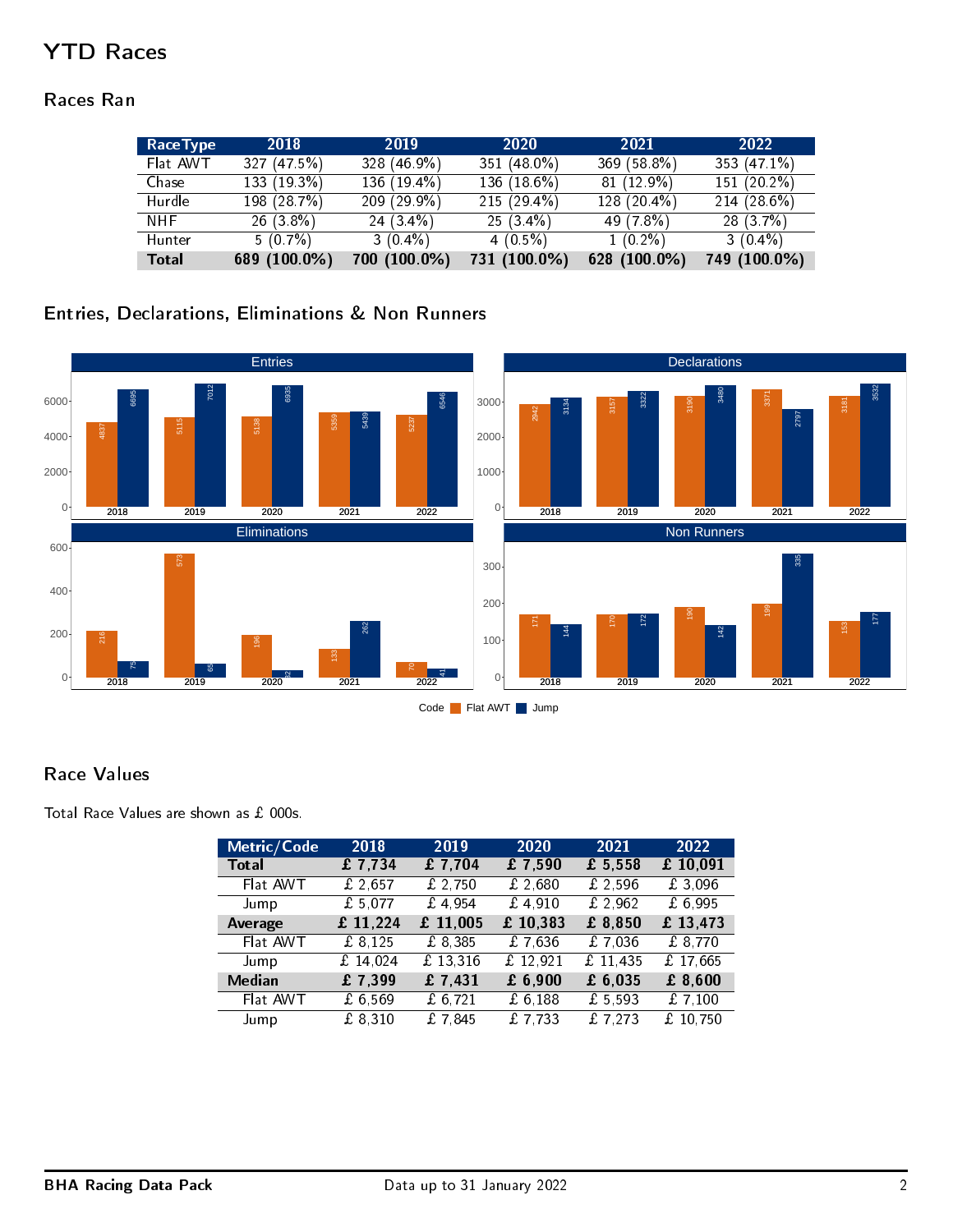| Code/Race Type        | 2018 | 2019  | 2020 | 2021 | 2022  |
|-----------------------|------|-------|------|------|-------|
| Flat AWT              | 8.47 | 9.11  | 8.54 | 8.60 | 8.58  |
| Jump                  | 8.26 | 8.47  | 8.78 | 9.51 | 847   |
| <b>Code/Race Type</b> | 2018 | 2019  | 2020 | 2021 | 2022  |
| Flat                  | 8.47 | 9 1 1 | 8.54 | 8.60 | 8 5 8 |
| Handicap              | 8.82 | 9.31  | 8 77 | 8.57 | 856   |
| <b>WFA Conditions</b> | 6.22 | 7 75  | 8.50 | 9.66 | 9.07  |
| Maiden                | 9.50 | 9.75  | 1050 | 8.33 | 938   |
| Novice                | 7.23 | 8.62  | 7.51 | 7.95 | 8.36  |
| Seller/Claimer        | 6 31 | 7.00  | 6.30 | 7.67 | 657   |
| Auction               | 8.50 | 8.60  | 744  | 8.50 | 850   |

| Code/Race Type        | 2018 | 2019  | 2020  | 2021  | 2022 |
|-----------------------|------|-------|-------|-------|------|
| <b>Chase</b>          | 6.81 | 6.98  | 7.50  | 8.22  | 7.32 |
| Pattern/Listed        | 8.40 | 6.71  | 7.62  | 7 27  | 793  |
| Handicap              | 698  | 735   | 794   | 8.98  | 745  |
| Maiden/Novice         | 3.85 | 4.94  | 3.77  | 4.00  | 4.29 |
| <b>WFA Conditions</b> | 4.00 | 7.00  | 6.00  | 6.00  | 5.50 |
| <b>Hurdle</b>         | 9.13 | 931   | 9.39  | 10.22 | 9.18 |
| Pattern/Listed        | 7.38 | 6.94  | 6.56  | 8.31  | 7.00 |
| Handicap              | 9.54 | 937   | 9.98  | 10.37 | 9.81 |
| Maiden/Novice         | 9.38 | 10.04 | 9.38  | 10.86 | 9.24 |
| <b>WFA Conditions</b> | 6.80 | 7.33  | 767   | 8.00  | 545  |
| Seller/Claimer        | 7.00 | 550   | 6.00  | 8.00  |      |
| NHF                   | 9.08 | 9.38  | 11.08 | 9.71  | 9.32 |
| <b>Hunter</b>         | 8.20 | 10.33 | 5.75  | 13.00 | 8.00 |

# Divided Races

| Code |      |    | $T$ ype 2018 2019 | 2020 | 2021 | 2022 |
|------|------|----|-------------------|------|------|------|
| Flat | Hcap | 18 |                   | 13   | 15   |      |
|      | WFA  |    |                   | г,   |      | 5    |
|      | WFA  |    |                   | n    |      |      |
| Jump | Hcap |    |                   |      |      | h    |

# Proportion of Races by Handicap/WFA

|      | Code Type 2018 2019 2020 2021 2022 |  |  |
|------|------------------------------------|--|--|
| Flat | WFA 24.2% 22.3% 25.1% 27.6% 28.6%  |  |  |
|      | Hcap 75.8% 77.7% 74.9% 72.4% 71.4% |  |  |
|      | WFA 42.8% 42.2% 41.1% 49.0% 38.4%  |  |  |
| Jump | Hcap 57.2% 57.8% 58.9% 51.0% 61.6% |  |  |

# Non Runners (as percentage of Declarations)

| Code     | 2018          | 2019         | 2020          | -2021         | 2022         |
|----------|---------------|--------------|---------------|---------------|--------------|
| Flat AWT | $171(5.8\%)$  | $170(54\%)$  | 190 $(6.0\%)$ | $199(5.9\%)$  | $153(4.8\%)$ |
| Jump     | 144 $(4.6\%)$ | $172(5.2\%)$ | $142(41\%)$   | $335(12.0\%)$ | $177(5.0\%)$ |
| Overall  | $315(5.2\%)$  | 342 (5.3%)   | $332(5.0\%)$  | 534 (8.7%)    | 330(4.9%)    |

# Non Runners per Race

| Code     | 2018 | 2019 | $-2020$     | 2021 | 2022 |
|----------|------|------|-------------|------|------|
| Flat AWT | 0.52 | 0.52 | <u>በ 54</u> | O 54 | O 43 |
| Jump     | በ 40 | በ 46 | 0.37        | 129  | O 45 |
| Overall  | በ 46 | O 49 | 0.45        | 0.85 | 0.44 |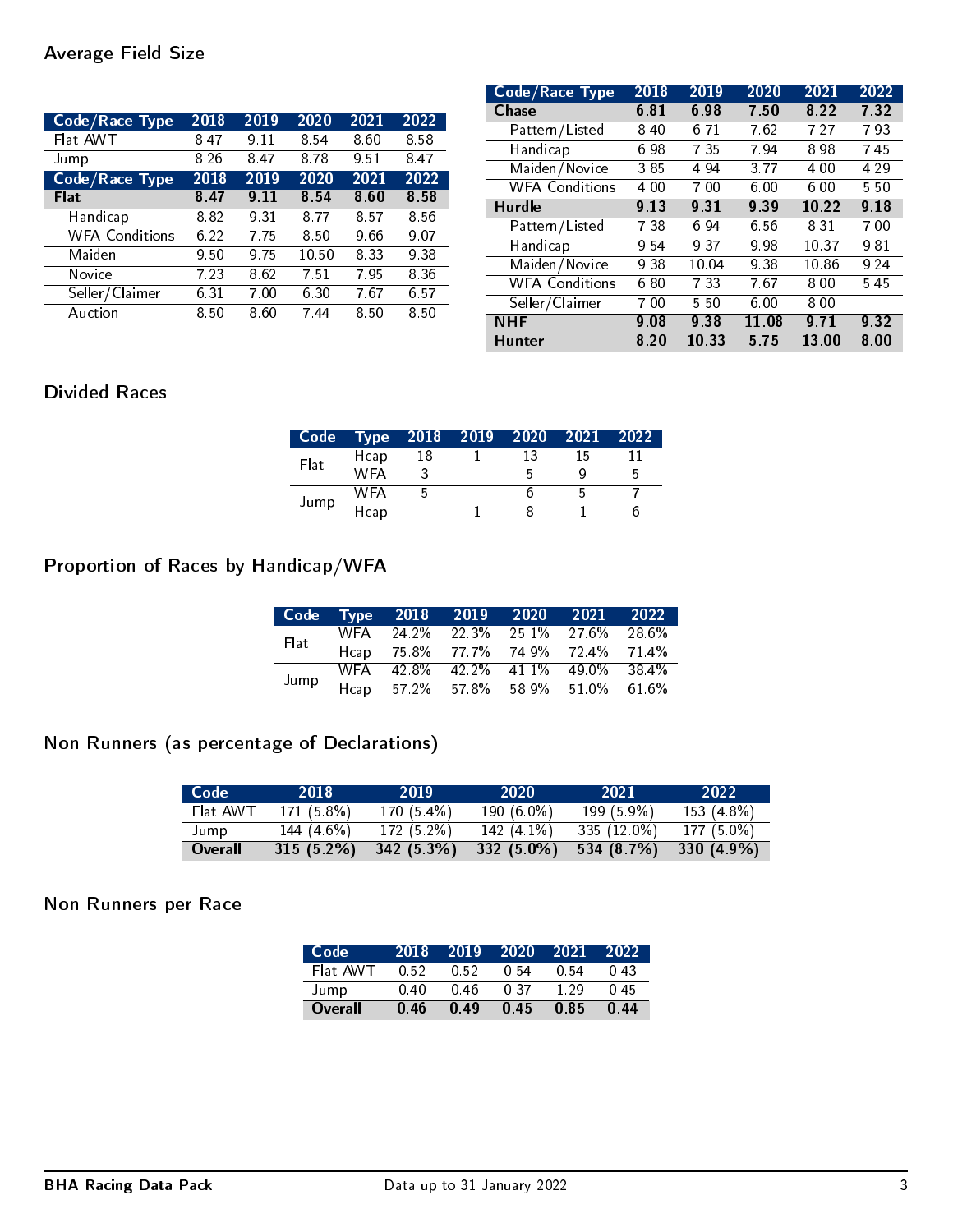# YTD Runners

### Total Runners

| - Code   | 2018 | 2019  | 2020 | -2021 | 2022 |
|----------|------|-------|------|-------|------|
| Flat AWT | 2771 | 2987  | 2999 | 3172  | 3028 |
| Jump     | 2990 | -3150 | 3338 | 2463  | 3355 |
| Total    | 5761 | 6137  | 6337 | 5635  | 6383 |

### Individual Runners

| Code  | 2018 | 2019 | 2020 | 2021 | 2022 |
|-------|------|------|------|------|------|
| Elat  | 1851 | 1976 | 1941 | 1990 | 1938 |
| Jump  | 2520 | 2679 | 2817 | 2229 | 2846 |
| Dual  | 15   | 28   | 30   | -31  | 25.  |
| Total | 4386 | 4683 | 4788 | 4250 | 4809 |

# Average Runs per Horse

| Code <sup>'</sup> | 2018 | 2019 | -2020 | 2021 | 2022 |
|-------------------|------|------|-------|------|------|
| Flati             | 148  | 149  | 1.52  | 157  | 154  |
| Jump              | 1.18 | 116  | 117   | 1.09 | 117  |
| Overall           | 131  | 1.31 | 1.32  | 1.33 | 1.33 |

# YTD Horses in Training

**Total** 

| $Type^{\prime}$ | 2018  | 2019  | 2020  | 2021  | 2022  |
|-----------------|-------|-------|-------|-------|-------|
| Flat:           | 9594  | 9579  | 9726  | 9186  | 9264  |
| Jump            | 5565  | 6163  | 6274  | 6837  | 6162  |
| Dual            | 1050  | 547   | 630   | 601   | 744   |
| Total           | 16209 | 16289 | 16630 | 16624 | 16170 |

### Flat

| AgeCat          | 2018 | 2019 | 2020 | 2021 | 2022 |
|-----------------|------|------|------|------|------|
| 2Y <sub>O</sub> | 2434 | 2417 | 2370 | 2167 | 2220 |
| 3Y O            | 3342 | 3246 | 3407 | 3172 | 3177 |
| 4Y O            | 1584 | 1640 | 1643 | 1639 | 1723 |
| $5YO+$          | 2234 | 2276 | 2306 | 2208 | 2144 |
| Total           | 9594 | 9579 | 9726 | 9186 | 9264 |

# Monthly Snapshot (January 2022)

| <b>Type</b>  | HIT   | Proportion        |
|--------------|-------|-------------------|
| Flat         | 9236  | 571%              |
| Jump         | 6149  | 38.0 <sup>%</sup> |
| Dual         | 785   | 4.9%              |
| <b>Total</b> | 16170 | 100.0%            |

### Jump

| AgeCat  | 2018 | 2019 | 2020 | 2021 | 2022 |
|---------|------|------|------|------|------|
| $3-4YO$ | 502  | 622. | 574  | 550  | 513  |
| 5-6YO   | 2178 | 2426 | 2518 | 2574 | 2372 |
| 7-8YO   | 1591 | 1762 | 1814 | 2092 | 1862 |
| $9Y0+$  | 1294 | 1353 | 1368 | 1621 | 1415 |
| Total   | 5565 | 6163 | 6274 | 6837 | 6162 |

### Dual

| <b>AgeCat</b>   | 2018 | 2019 | 2020 | 2021 | 2022 |
|-----------------|------|------|------|------|------|
| 3Y <sub>0</sub> | 52   | 26   | 56   | 41   | 63   |
| 4Y O            | 258  | 170  | 172  | 169  | 212  |
| $5Y0+$          | 740  | 351  | 402  | 391  | 469  |
| Total           | 1050 | 547  | 630  | 601  | 744  |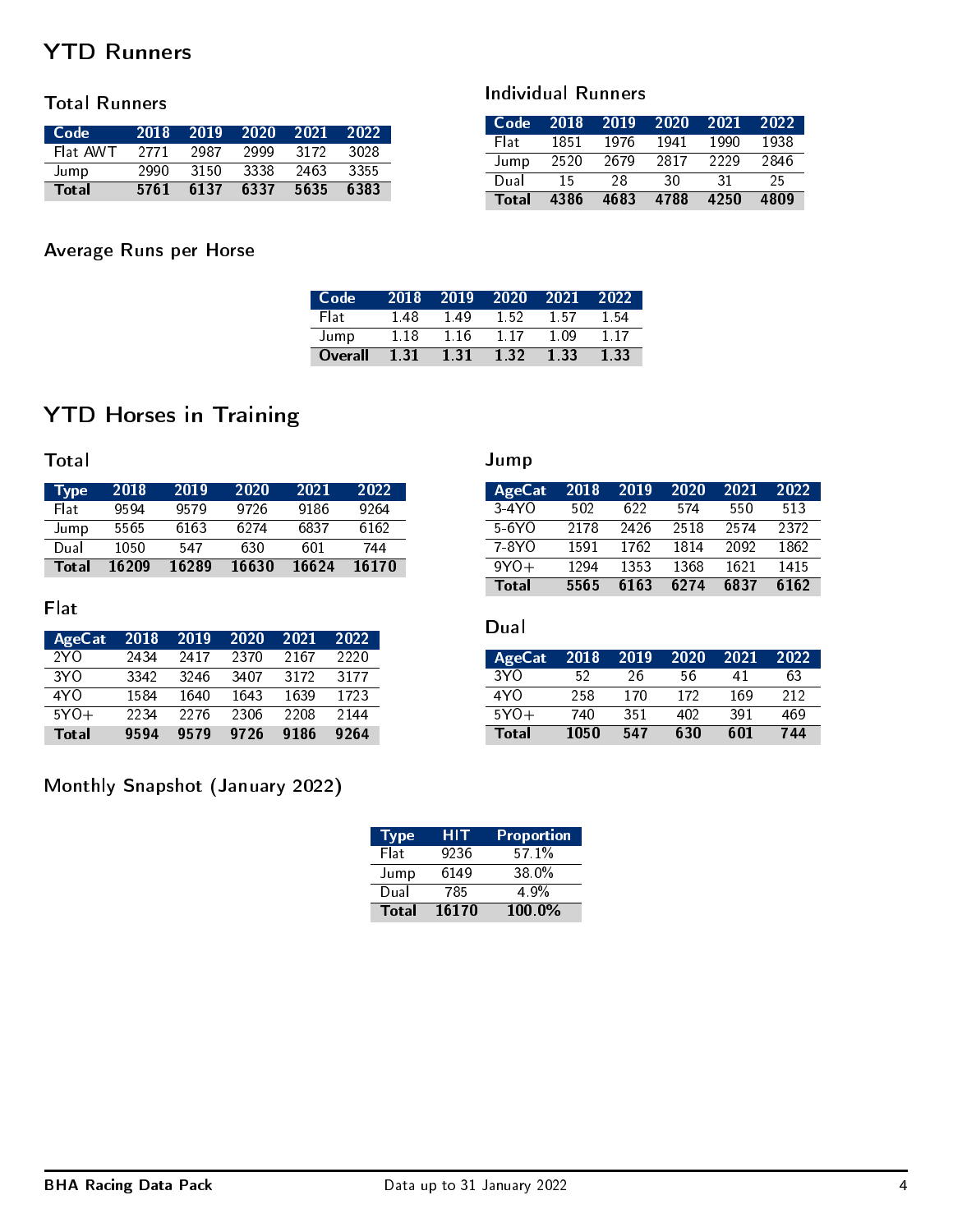# Key Perfomance Indicators (YTD)

## 7+ Race Cards

| Metric 2018 2019 2020 2021 2022،                                             |  |  |       |
|------------------------------------------------------------------------------|--|--|-------|
| 7+ Races 61.8% 55.3% 85.6% 95.2% 85.7%                                       |  |  |       |
| $\langle 7 \text{ Races} \quad 38.2\% \quad 44.7\% \quad 14.4\% \quad 4.8\%$ |  |  | 14.3% |

### Races with  $< 6$  Runners

| Code     | 2018     | 2019    | 2020     | 2021     | 2022     |
|----------|----------|---------|----------|----------|----------|
| Flat AWT | $13.5\%$ | $101\%$ | $12.5\%$ | $14.1\%$ | $15.6\%$ |
| Jump     | 20.7%    | 199%    | 15 በ%    | $12.4\%$ | 17.7%    |
| Overall  | 17.3%    | 15.3%   | $13.8\%$ | $13.4\%$ | 16.7%    |

### Races with  $8+$  Runners

| - Code   | 2018  | 2019  | 2020  | 2021  | 2022     |
|----------|-------|-------|-------|-------|----------|
| Flat AWT | 64.2% | 68.0% | 59.3% | 65.9% | 66 ዓ%    |
| Jump     | 53.9% | 55.6% | 65.3% | 714%  | .576%    |
| Overall  | 58.8% | 61.4% | 62.4% | 68.2% | $61.9\%$ |

#### Races with Odds On & Evens Favourites

| Code <sup>1</sup> | 2018     | 2019     | 2020    | 2021     | 2022  |
|-------------------|----------|----------|---------|----------|-------|
| Flat:             | 19.0%    | $16.2\%$ | $131\%$ | 16 በ%    | 20.4% |
| Jump              | $21.5\%$ | $26.6\%$ | 22.4%   | 22.8%    | 21.7% |
| Overall           | 20.3%    | $21.7\%$ | 17.9%   | $18.8\%$ | 21.1% |

### Races with Odds Against Favourites

| Code    | 2018  | 2019  | 2020  | 2021  | 2022. |
|---------|-------|-------|-------|-------|-------|
| Flat:   | 81 0% | 83.8% | 86.9% | 84.0% | 79.6% |
| Jump    | 78.5% | 73.4% | 77.6% | 77 2% | 78.3% |
| Overall | 79.7% | 78.3% | 82.1% | 812%  | 78.9% |

### Races shown on FTA Television

| Code         | 2018 | 2019 | 2020 | 2021 | 2022 |
|--------------|------|------|------|------|------|
| Flat         |      |      |      |      |      |
| Jump         | 29   | 34   | 34   | 35   | 47   |
| <b>Total</b> | 29   | 34   | 34   | 35   | 47   |